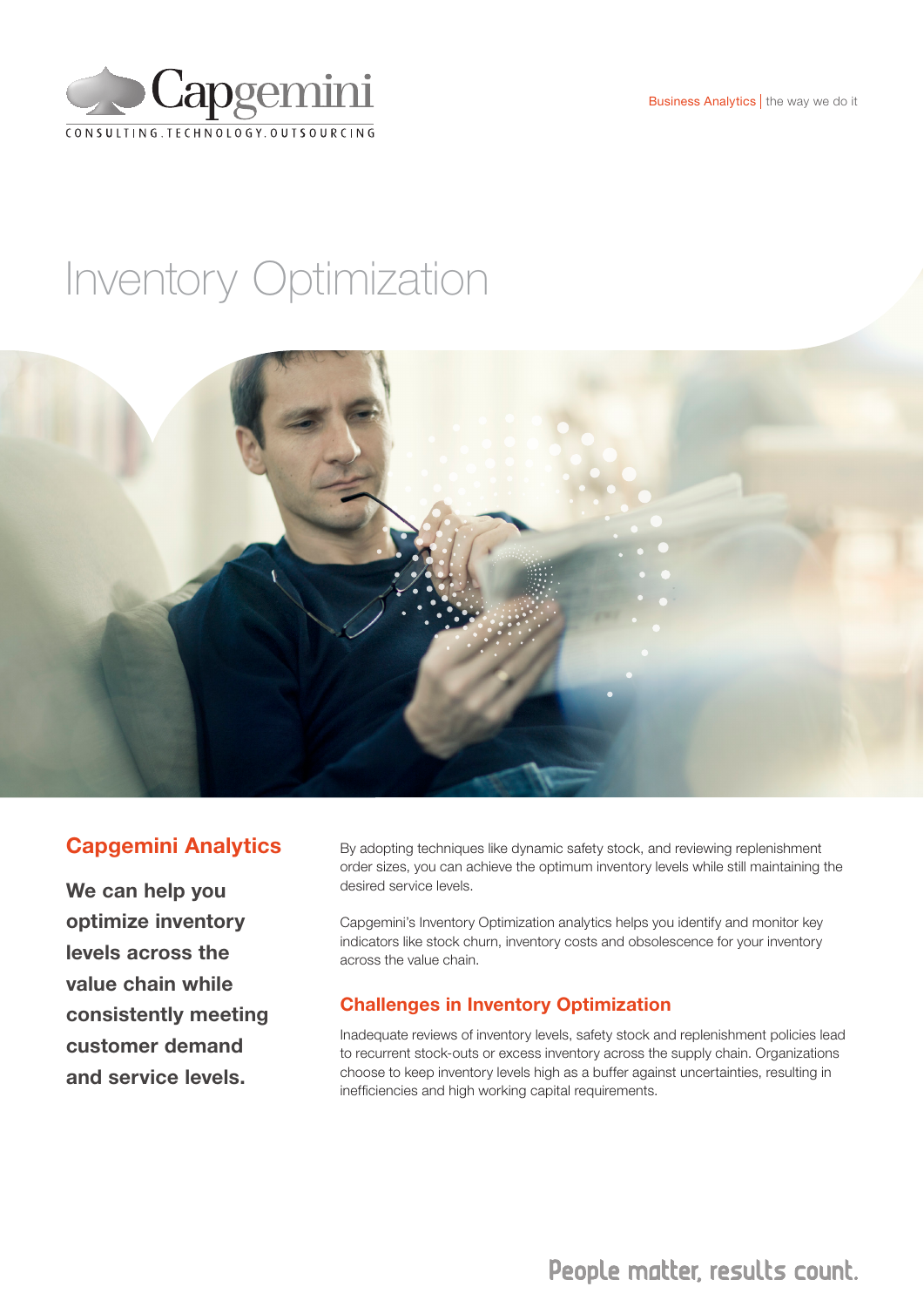#### Our Approach

We start by understanding your transaction data, replenishment and inventory policies.

We understand the business footprint and validate key business figures.

We optimize inventory levels across locations by setting the right safety stock levels for both finished goods and raw materials. This improves downstream service levels and reduces loss of sales.

As part of our stock optimization analysis, we look into slow-moving and obsolete inventory, ensuring better planning and allocation. Reducing inventory levels also frees up capital that can be re-deployed.

We help perform the analysis for optimal lot sizes. We support supplier rationalization analysis and also evaluate vendor-managed inventory. Periodic reviews of supplier policies help reduce raw material inventory. Ongoing analysis and customized KPI dashboard reports improve cross-functional visibility and reduce impulsive ordering.

In sum, our analysis enables you to identify opportunities to reduce overall inventory costs.

## *Key Deliverables*

*Capgemini's supply chain analytics provides you with all the analysis and insights you need for end-to-end inventory optimization:*

- *• Reduce inventory and release cash*
- *• Improve fill rates and deliver growth*
- *• Eliminate wastages and improve margins*

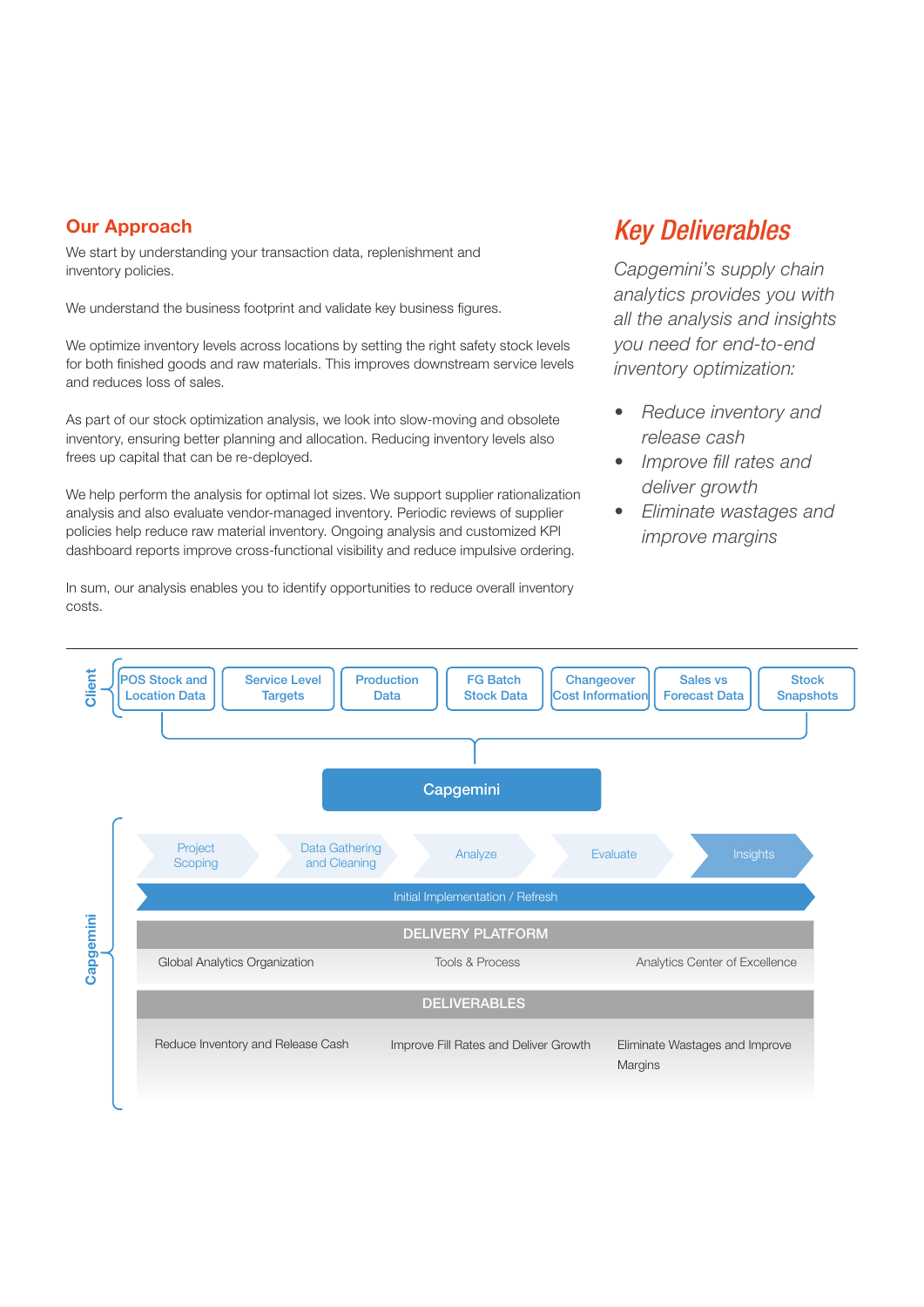## Success Story

#### Opportunity Identified for Rationalizing Inventory by CPG Major

The world's number one CPG company identified an opportunity to rationalize its product portfolio for a particular product category. Inventory analysis showed that by doing so, it could reduce both planning complexity and inventory levels

#### **Solution**

Capgemini's business analytics service team identified slow moving and non perfor ming SKUs based on volumes, margins and inventory days of cover. The solution encompassed the below activities:

- Identification of slow moving SKUs in the existing portfolio and the days of cover
- Analysis of gross margins and net sales for all the SKUs
- Rationalizing 60% of the SKUs to simplify planning processes.



#### Inventory Days on Hand (DoH) of SKUs Bucketed by Turnover Contribution



## Success Story

Potential Savings of €2.7M from Better Use of Point of Sale (PoS) Assets

A leading CPG company was looking for cost savings from making better capex allocation decisions about POS assets. It was spending 10% of sales on such assets, and close to 30% of them was non-performing with poor inventory movement. The company faced the challenge of reducing mismatches in asset levels and increasing POS throughput

#### Solution

Capgemini's business analytics services team analyzed large volumes of transactional data for a specific country at the customer level. POSs and their assets were categorized according to asset age, throughput performance and profitability. We developed various scenarios for asset redeployment and used them to assess savings potential, applying filters based on asset age, payback period, and profitability and throughput levels. We discussed the findings with stakeholders before agreeing on the savings were realistically achievable.

#### **Outcome**

In the country under analysis, our evaluation model identified €2.7m savings from redeploying POSs and thereby avoiding capex on new assets. Additional savings could be achieved by increasing capacity and optimizing order sizes for those POSs that were handling high volumes and high order frequency. By doing this, cost to serve could be brought down by 4-8%, and replenishment visits reduced by 17% overall.

Our model was flexible and it was used for scenario evaluation in at least two other markets in the pilot phase, helping to identify similar capex savings.

## Our Analytical Tools and Capabilities



Our statistical analysis makes use of a range of quantitative and exploratory techniques.



Predictive modeling techniques help us deliver dynamic models to forecast product demand.

We also use customer optimization tools to model complex operational problems that may have multiple constraints, and find an appropriate strategy.

A user-friendly, in-house proprietary supply chain simulation tool helps train operations personnel in supply chain concepts and their business implications.